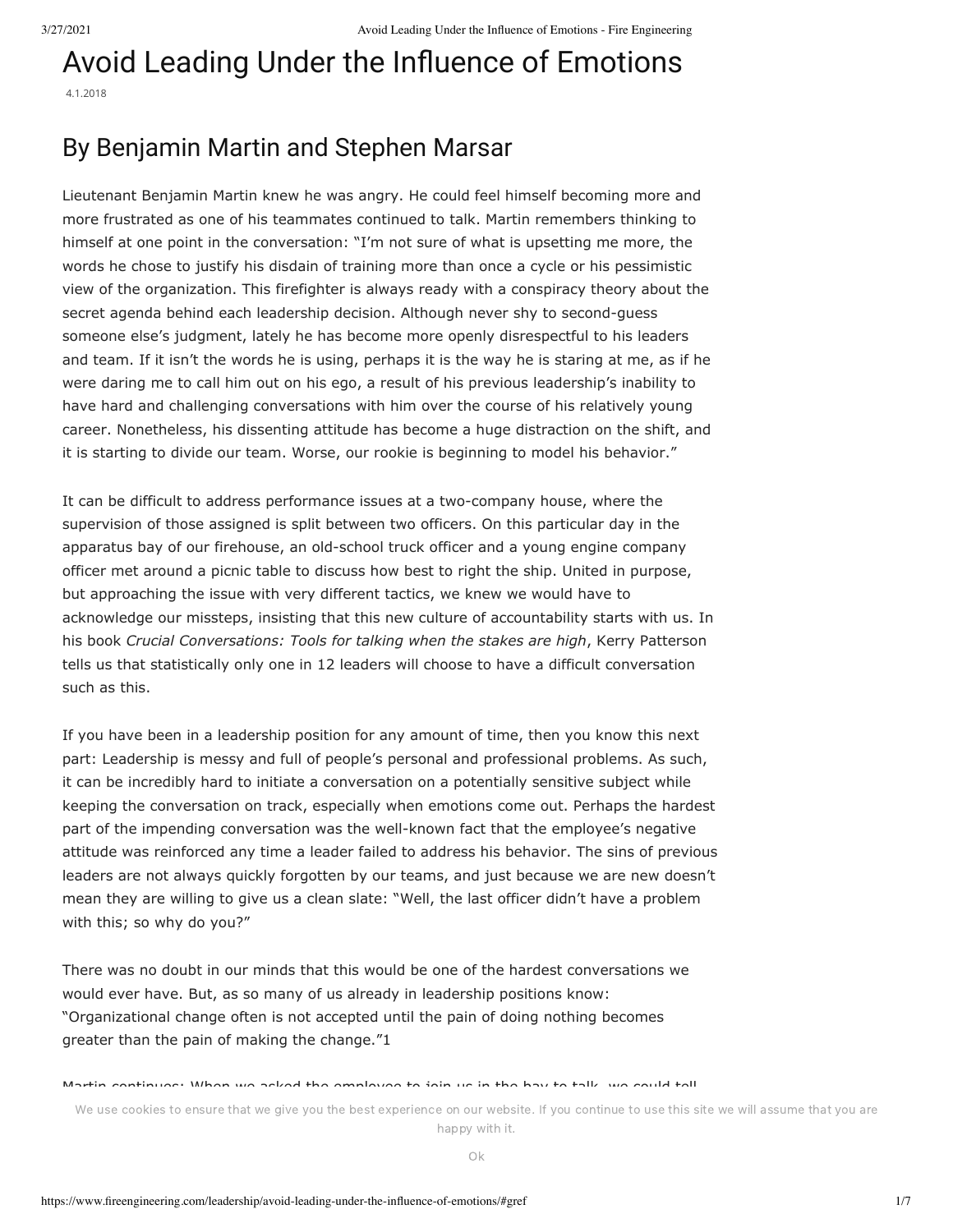Over the next hour, the three of us took turns at becoming angry. I tried to keep my cool, but I could not contain my disbelief of how callous and selfish his words were. As a result, the volume of our voices was raised, and the tone became more sarcastic and annoyed. The conversation proved extremely unproductive. As soon as the meeting ended, the employee stormed off, ready to start production in the firefighter rumor mill of how unreasonable his leaders had become while simultaneously looking for support to justify his actions.

Martin left the firehouse that day trying to figure out why the conversation had been such a disaster. After much soul searching and replaying, he identified the culprit—himself. He has learned since then that just because you care about the right things for the right reasons doesn't guarantee that you are an effective leader or that others will see you as such.

#### **Do You Or Other Leaders in Your Organization Struggle to Engage Difficult Employees?**

If you've ever had to have a hard conversation about someone's performance, you know exactly what we're talking about—the employee often has prepackaged excuses for everything you present (often because it's not the first time he has heard this kind of feedback).

Leaders can fail to recognize just how much a successful outcome hinges on leaders' ability to control their emotions and to influence others' emotions. Consider this: The Center for Creative Leadership estimates that "75 percent of careers are derailed for reasons related to emotional competencies, including the inability to handle interpersonal problems, unsatisfactory team leadership during times of difficulty or conflict, or the inability to adapt to change or elicit trust."

This quote is highly representative of today's fire service. The public safety culture for decades has encouraged leaders to demand others to leave their feelings at home or to yell at their team when they make mistakes. As a result, there is a huge generational gap in which leaders are struggling to adapt and communicate to a new workforce—Millennials. This generation necessitates frequent and thoughtful feedback, which can be mistaken for being needy. In addition, this generation doesn't respond well when leaders yell or state, "because I said so." Everyone wants to feel valued and have it acknowledged that they know what they are doing when they show up at the fire station. If the narrative of the fire department is to adopt something new, it can threaten this feeling of value, especially in the more senior members. This feeling can quickly become toxic to an organization's morale, engagement, and mission. It's the same feeling that arises when unexpected transfers are issued or people are notified that they were not selected for promotion.

#### Are Hurt Feelings Really That Big of a Deal?

The longer we serve in a leadership role*,* the more we have begun to realize that in most high-stakes conversations, especially those involving firmly held beliefs, facts aren't

necessarily the most important component in securing someone's buy-in to change. Morale

We use cookies to ensure that we give you the best experience on our website. If you continue to use this site we will assume that you are  $m_{\rm H}$  the situation turns for the worse, its members as the worse, its members are the members are the members are the worse, it is members as the members are the members are the members are the members are the members happy with it.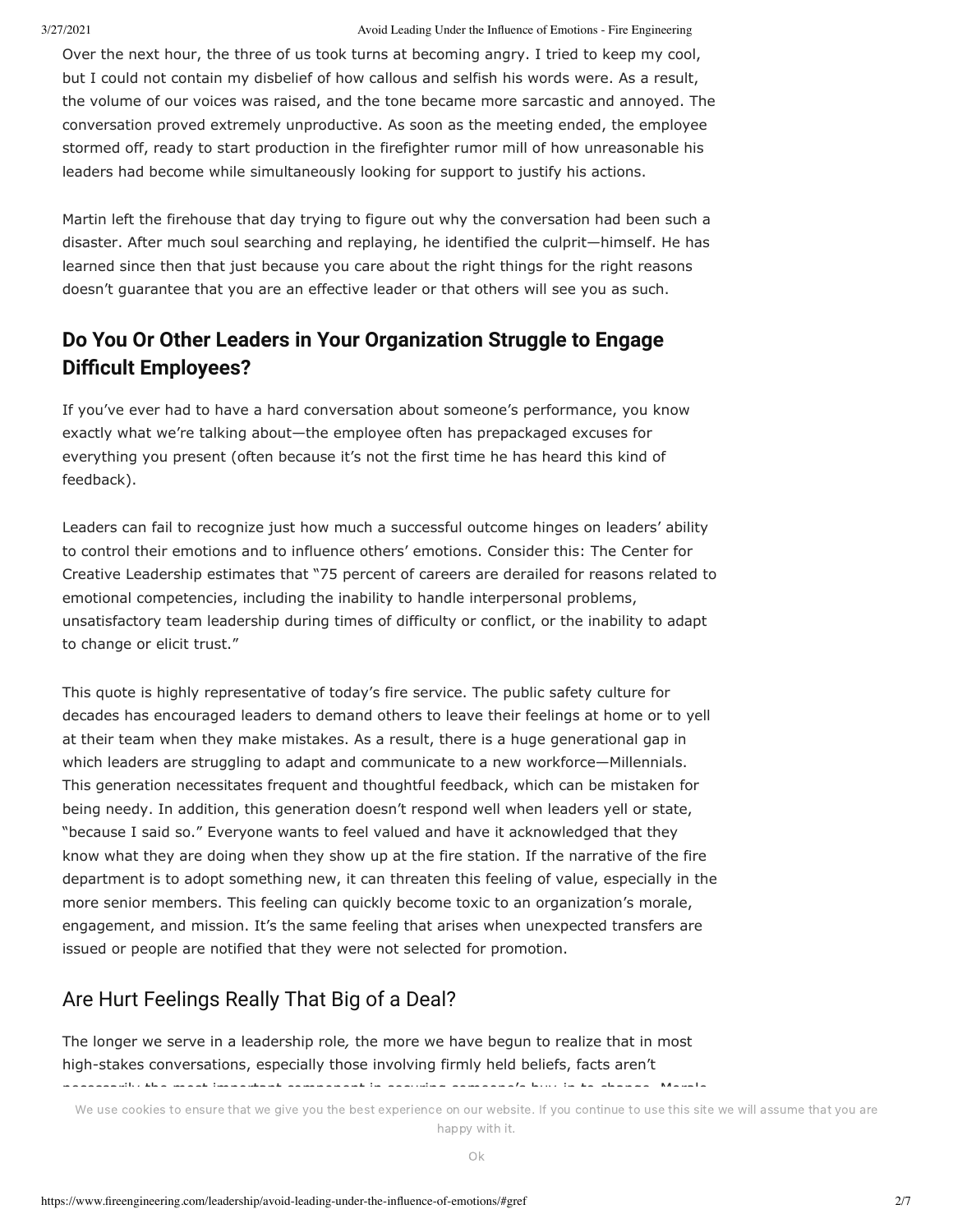influence morale is such an important part of being a leader that Daniel Coleman, one of the foremost experts on emotional intelligence and leadership, highlights the ability to display social skills and express honest motivation as two huge factors toward successful outcomes related to creating support change in an organization. These two items are explored in more detail below.

So, although it's easy to dismiss feelings in the firehouse, morale is nothing more than just that: a summary of how we feel about what we are being asked to do. There is a very real and tangible cost to our organizations if leaders ignore how their workforce feels. A survey of 800 employees from 17 industries indicated that they responded to rude leaders in the following ways:

- Intentionally decreased their work effort, 48 percent.
- Intentionally decreased the quality of their work, 38 percent.
- Lessened their commitment to the organization, 78 percent.
- Took their frustration out on customers, 25 percent.

Other responses included a decrease in creativity, performance, and team spirit.2

Whether because of a lack of confidence or experience, many leaders will not have the difficult conversations. Difficult conversations are messy and can be full of emotions such as anger, resentment, and entitlement. It can be hard for leaders to control their emotions when they feel challenged in disagreements. Often, the outcome of these conversations is difficult to predict, so many leaders simply forgo having them. Instead, they act as ostriches with their heads in the sand, hoping that things will get better or go away. However, as most leaders know, that does not usually happen. The problems fester, escalate, or get transferred.

#### The Five Traits of Emotional Intelligence (EQ)

Emotional Intelligence (EQ) is the ability to control your emotions and help to influence and regulate how others feel. This is a worthwhile objective especially since "People will remember 80 percent of how they *feel* during a conversation but only 20 percent of what was actually *said*," according to Gus Lee, leadership consultant and the author of *Courage*. Studies have shown that the following five areas are more reliable indicators of success than IQ. The good news is that you can learn and improve in these areas.

*Self-awareness.* Individuals demonstrate a keen awareness of and confidence in their strengths and humility about their weaknesses, are driven for the team first and themselves second, and are consistent with their values. More so, they are eager for constructive criticism and definitely aren't afraid to poke fun at themselves.

We use cookies to ensure that we give you the best experience on our website. If you continue to use this site we will assume that you are  $mappy$  with  $\pi$ . happy with it.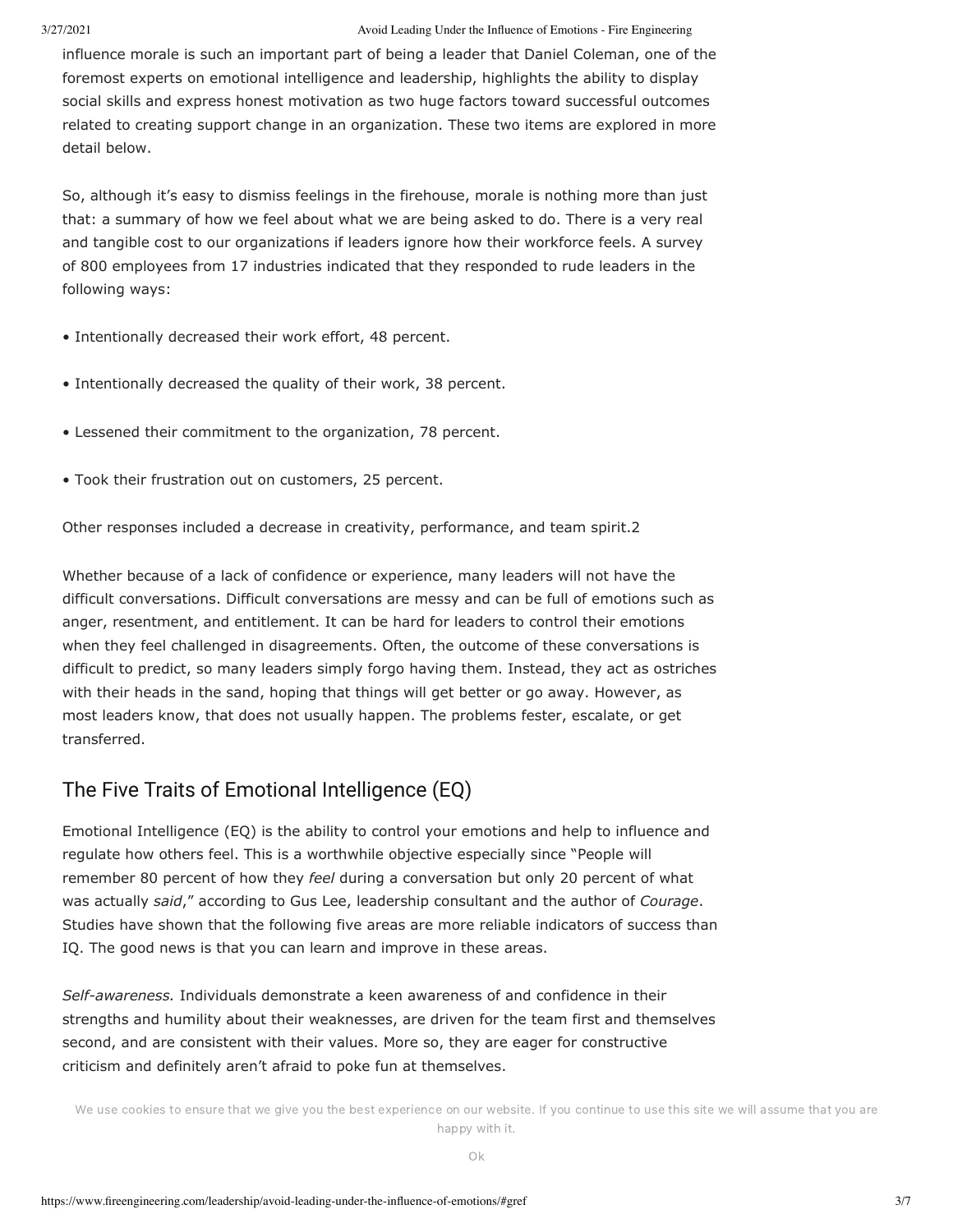and treat other people; and are comfortable when presented with challenges, change, or gray areas.

*Motivation.* These individuals aren't looking for a big paycheck or a slap on the back. The passion for the work is reward enough. They are curious, trying out new things to see what works and what doesn't, and they seem to have an irrational sense of optimism when faced with failure. They are intrinsically motivated and are able to shrug off bad days easier than most (but don't confuse this for a lack of pride in performance).

*Empathy.* This quality is hard to define at times. Essentially, it's the ability to understand, and even mirror when appropriate, how someone is feeling—the person's emotional makeup. Empathy leads to an increased ability to establish deeper relationships with and inspire people. These folks are easy to talk to, and you may find yourself reaching out to them to ask their opinion or bounce things off them.

*Social skill.* Any definition of leadership includes one's ability to influence others. Social skill is the ability to lead change and network. Key traits include the ability to persuade and motivate others while coming across as being authentic. Authentic leaders are those who despite their failures are still seen as credible in their organizations. Often, this is a result of their mastery of the aforementioned four traits.

### Applying the Five Traits of EQ

As leaders of emergency service professionals, we learn from examples. So how does EQ apply to our real world? Psychologist Abraham Maslow's 1943 paper "A Theory of Human Motivation" describes "self-actualization" in the same way as EQ describes self-awareness. " … Self-actualized people are those who are fulfilled and doing all they are capable of … this occurs when a person experiences the world totally for what it is, and there are feelings of euphoria, joy, and wonder." Ah, the life of a fire service leader, all blue sky and puffy white Simpson clouds, right? Yeah, sure! Motivating ourselves and our members may break down into the steps Maslow suggested to achieve this level of awareness:

*Self-awareness*: *Experiencing this career and the understanding it offers us like a child, with full absorption, concentration, and wide-eyed wonder.* There's nothing more arrogant than a know-it-all firefighter. Pretending we have nothing to learn is the enemy of training, and it sends our new folks a dangerous message that could quite literally end up leading to injury or death. Self-aware leaders are confident in themselves yet know the reality that sooner or later everyone gets humbled in this profession—everyone. Your next humble moment may be right around the corner, on the very next alarm!

*Self-regulation and Motivation*: *Having the courage to try new things or embrace new ideas.* You should be a student of your craft and our profession, and you should be encouraging your members to do the same. Read trade magazines; attend the Fire Department Instructors Conference International; watch online fire scene videos; learn the new and upand-coming trends, tools, equipment, and strategies; and yes, even review the newest

We use cookies to ensure that we give you the best experience on our website. If you continue to use this site we will assume that you are happy with it. happy with it.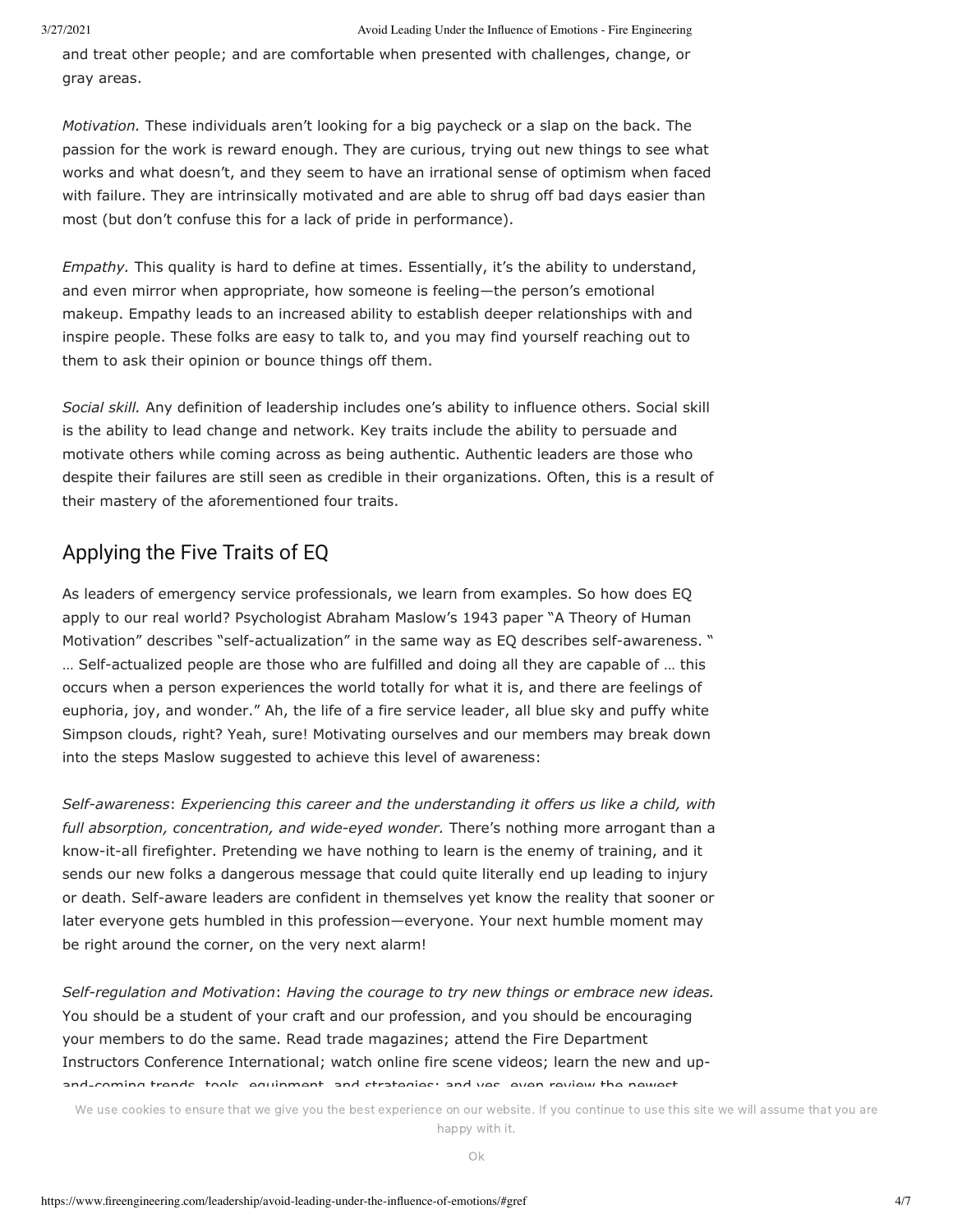always done them? One definition of "tradition" states: "Just because you've always done it that way doesn't mean it's not incredibly stupid."

*Self-regulation, Motivation, and Empathy*: *Listening to your feelings in evaluating experiences instead of the voice of tradition, authority, or the majority.* Stick to your values; the basic tenets of firefighting; treating others as you expect to be treated; and the policies, procedures, and guidelines of your department. However, don't let that stop you (or your department) from growing, moving forward, and remaining relevant. Evaluating your (and your department's) experiences—both good and bad—is the best way to improve.

*Empathy and Social skills*: *Avoid pretense (game playing), and be honest with yourself and others.* All of us have strengths and weaknesses. Be humble in your strengths, and share them with others behind you. Don't think of weaknesses as failures, or failures as an ending. Rather, use them to identify the weaknesses in yourself, your crew, and your department, and investigate ways to overcome them—challenging your people to do the same. People should be disappointed when they make mistakes.

*Self-regulation, Motivation, and Social skills: Be prepared to be unpopular if your views do not coincide with those of the majority.* You're either on the train or on the tracks. However, even if you're on the right track, when the train comes barreling down on you (whatever train that might be—political/regulatory/legal/financial/majority influences, so on)—if you're tied down to that track (with stubbornness), you're going to get run over. You must pick your battles. But, don't be afraid to let your unpopular view be expressed. You just may want to act on the other issues when there's a better or more correct time to approach or present them. Don't agree with your boss just because he is your boss. Sometimes, superiors (including company officers) need to hear differing opinions so they can make more informed and intelligent decisions.

*Self-regulation, Motivation, and Social skills: Taking responsibility and working hard.* With leadership comes responsibility. That means taking the spotlight when things go right and sitting in the hot seat when things go wrong, even if one of your crew made the mistake. You will be taking the high road in both positions. You'll be showing respect and loyalty to your crew while showing true leadership to your superiors.

*Self-awareness, Empathy, and Social skills: Trying to identify your defenses and having the courage to give them up, aka Could I be wrong?* We're not talking about compromising your values here. Remain keenly aware that some of your beliefs may be uninformed, rooted in behavioral tradition, or not based on sound firefighting tactics or standards. Fire and emergency services officers can no longer get by with burying their heads in the sand. In fact, that is the surest way to get in deep, deep trouble. When the time comes that you find yourself conflicted (usually when your values and attitudes are in conflict or are being challenged) and want to dig in your heels and not budge on something, first identify why you are so locked into your defensive posture. Then, if it is rooted in sound facts, standards, best practices, or a gut feeling at an emergency, stick with it. Be confident in your position, and be willing to enlighten those challenging you. If you resort to stomping your feet

We use cookies to ensure that we give you the best experience on our website. If you continue to use this site we will assume that you are happy with it. happy with it.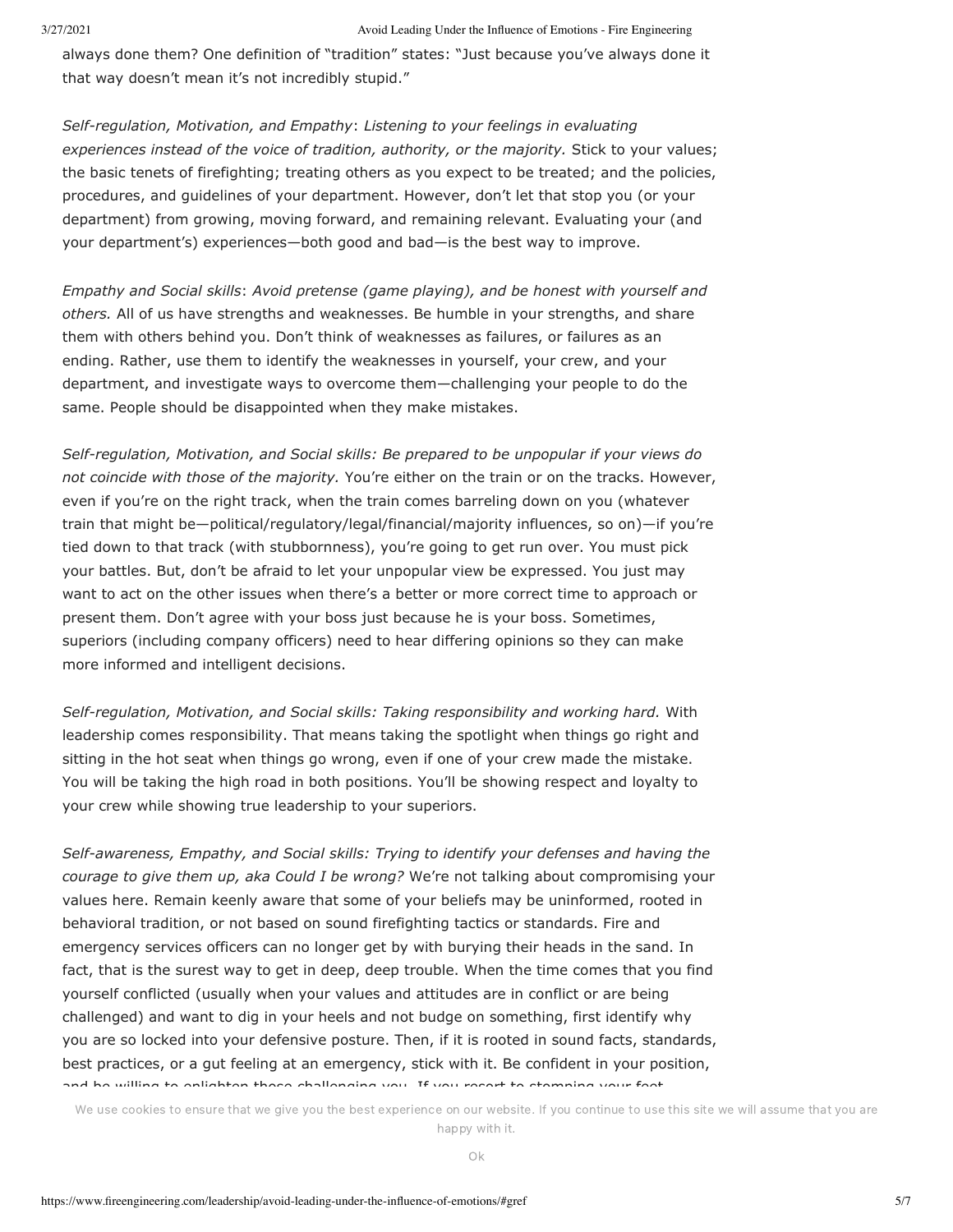opposition is based only on opinion, you may have to weed through the basis for that opinion and decide if it is valid or relevant.

#### A Lesson in Being Uncomfortable

When handling difficult and uncomfortable situations with a supervisor, coworker, or subordinate, the first step involves making the decision to start the conversation. Choosing to have the conversation is often the largest, seemingly insurmountable obstacle to most leaders. Although this action might be uncomfortable and possibly upsetting to one or all of the members involved, it reinforces a culture of accountability and heads the issue off at the pass. Organizations have a great need for leaders willing to have "*the talk"* while maintaining control of their emotions (so as not to create strong, potentially destructive emotional reactions in others). When presented with disrespect, leaders must be capable of setting aside their anger and temptation to yell in pursuit of creating a space where both people can be heard. Knowing how and when to allow people to complain about you, the company, and the organization can take time to figure out, and leaders should be prepared to forgive themselves if they mess up a hard talk that they had with good intentions. EQ leaders are explicit with their concerns and use specific examples that illustrate the negative impact. To apply EQ, avoid hasty generalizations and allow the other person to give his side of the story. All of this is framed by a genuine interest in and empathy with their thoughts and feelings (whether you agree or not) and a conclusion to move forward with a course of action that preferably is agreeable to both parties.

The reality is that most conversations are a by-product of our investment—for good or bad. For example, in our first story, Martin clearly had not spent much time prior to that meeting explaining his motivation to the employee. As a result of his poor investment, instead of seeing the conversation as an expression of shared expectations from his leadership and a simple course correction, the employee saw it as an attack on his performance and took it personally.

Martin was rumored to be a change agent sent to fix problems. Whether true or not, this reputation stood in the way of his connecting with the team. Compounding this was the employee's feeling that he was being attacked, which made him unwilling to even consider any facts offered about something he was doing wrong. The result was three people arguing, unable to figure out how to better express their points; they walked away more apart than when they sat down together.

EQ leaders can use their experience and leadership traits to create trust, which happens by investing in the team first and themselves second. Once this investment is made, leaders are better capable of rallying their team around whatever obstacle is facing them and keeping morale high as they do it.

#### **References**

#### 1. Larry Parker, International Business Executive.

2. Porath and Pearson, Harvard Business Review, 2013. We use cookies to ensure that we give you the best experience on our website. If you continue to use this site we will assume that you are happy with it.